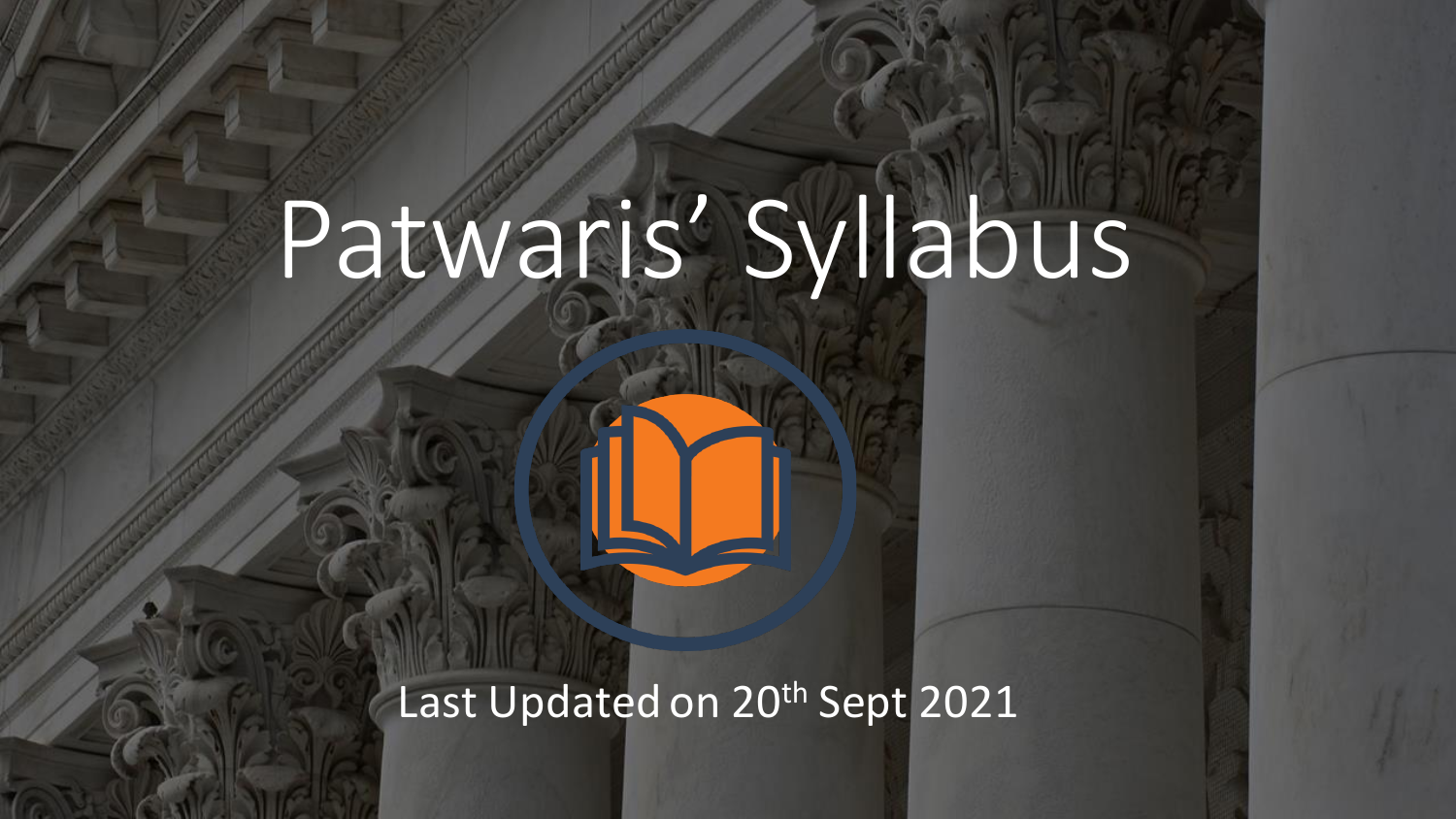## Course of Studies for Patwari and Approximate Training Period

| Sr.<br>No.             | Subject                                                            | <b>Content of Course</b>                                   | <b>Approximate Training</b><br>period (6 hrs/ day; 3<br>days a week) |
|------------------------|--------------------------------------------------------------------|------------------------------------------------------------|----------------------------------------------------------------------|
| <b>PART-I (THEORY)</b> |                                                                    |                                                            |                                                                      |
| $\mathbf{1}$           | Mensuration, Including e-mensuration<br>مساحت                      | As published on the website of<br>Board of Revenue, Punjab | 8 weeks plus rest of 3<br>days in field for practice                 |
| $\overline{2}$         | Responsibilities / duties of Patwari<br>پٹواری کے فرائض            | <b>Chapter 3 of Land Records</b><br>Manual                 | Two days                                                             |
| 3                      | Preparation of mutation & Record of<br><b>Rights</b><br>قو ائد مال | <b>Chapter 7 of Land Records</b><br>Manual                 | One week                                                             |
| $\overline{4}$         | Girdawari<br>گر داور ی                                             | <b>Chapter 9 of Land Records</b><br>Manual                 | Four weeks                                                           |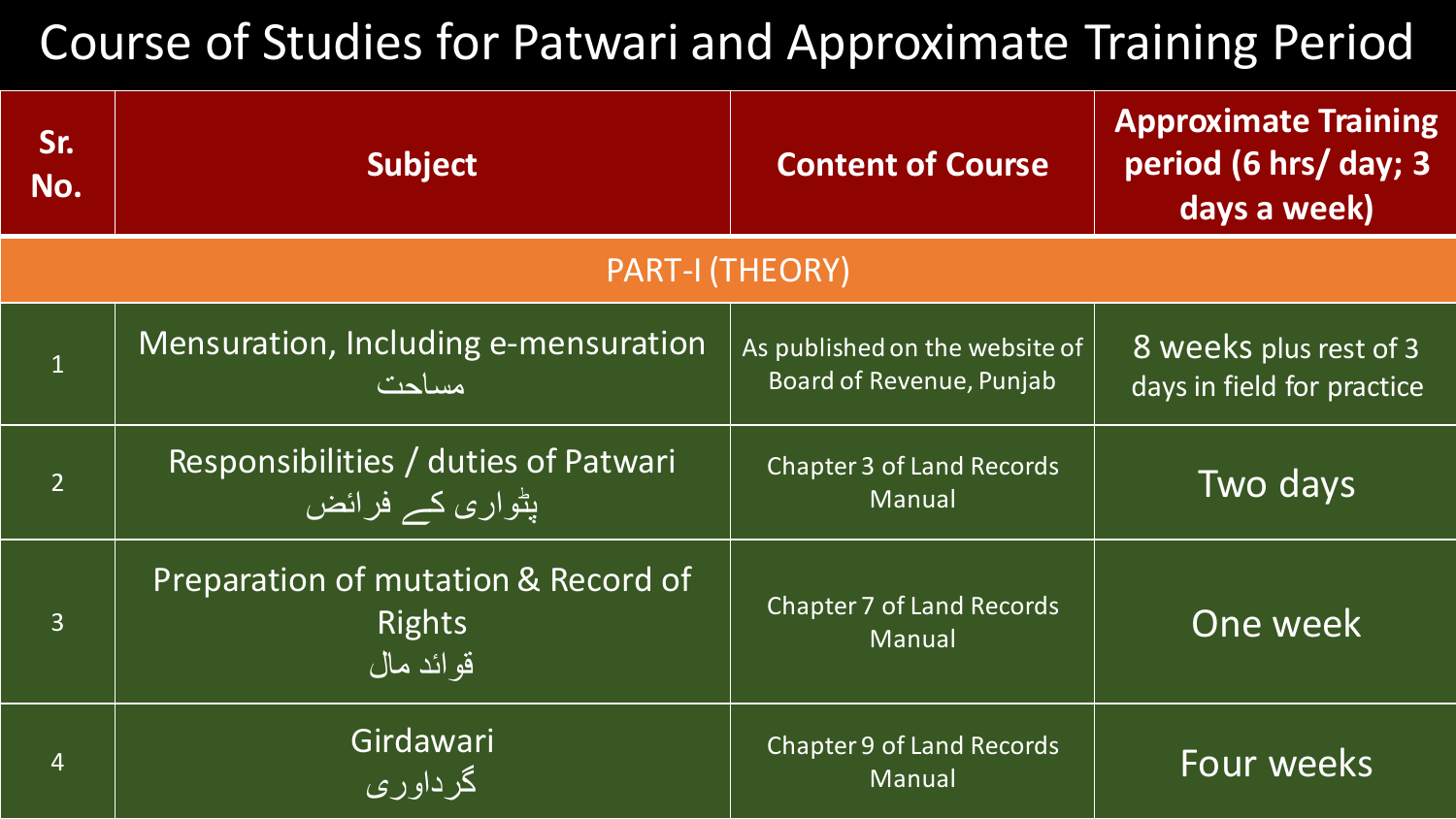| Sr. No.        | <b>Subject</b>                                              | <b>Content of Course</b>                                                                             | <b>Approximate Training</b><br>period (6 hrs/ day; 3<br>days a week) |
|----------------|-------------------------------------------------------------|------------------------------------------------------------------------------------------------------|----------------------------------------------------------------------|
| 5              | <b>Agriculture Statistics</b><br>زراعت                      | Chapter 10 of Land<br><b>Records Manual</b>                                                          | Two weeks                                                            |
| 6              | <b>Estimate of Crops</b><br>تخمينہ جات اجناس                | Chapter 13 of Land<br><b>Records Manual</b>                                                          | Four weeks                                                           |
| $\overline{7}$ | <b>Crop Experiments</b><br>فصل کے تجربات                    | Chapter 15 of Land<br><b>Records Manual</b>                                                          | Two weeks                                                            |
| 8              | <b>Reports &amp; Returns</b><br><u>ارپورٹس اور نقشہ جات</u> | Chapter 11 of Land<br><b>Records Manual</b>                                                          | Two weeks                                                            |
| 9              | Animal Husbandry<br>امور حيوانات                            | Livestock & Dairy<br>Development<br>Department standard<br>kit for Livestock village<br>facilitators | One day                                                              |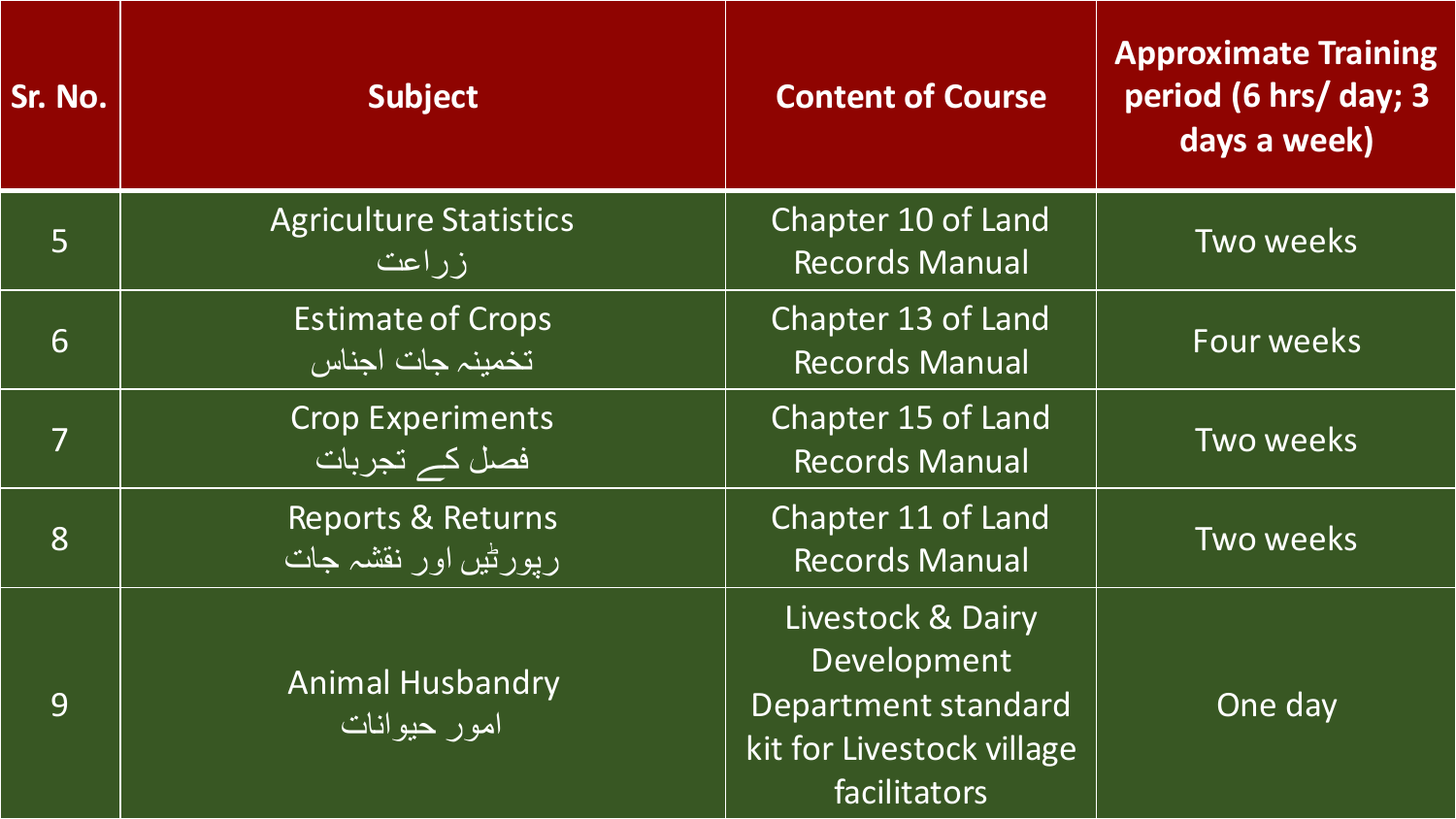| Sr. No. | <b>Subject</b>                                             | <b>Content of Course</b>                                                  | <b>Approximate</b><br><b>Training period (6)</b><br>hrs/ day; 3 days a<br>week) |
|---------|------------------------------------------------------------|---------------------------------------------------------------------------|---------------------------------------------------------------------------------|
| 10      | <b>Rural Re-construction/Transformation</b><br>ديہات سدهار | Local Government &<br>Community<br>Development<br>Department Standard kit | One day                                                                         |
| 11      | <b>Professional Ethics</b>                                 | As published on the<br>website of Board of<br>Revenue, Punjab             | One week                                                                        |
| 12      | Role of ICT in Public Services Delivery                    | As published on the<br>website of Board of<br>Revenue, Punjab             | One day                                                                         |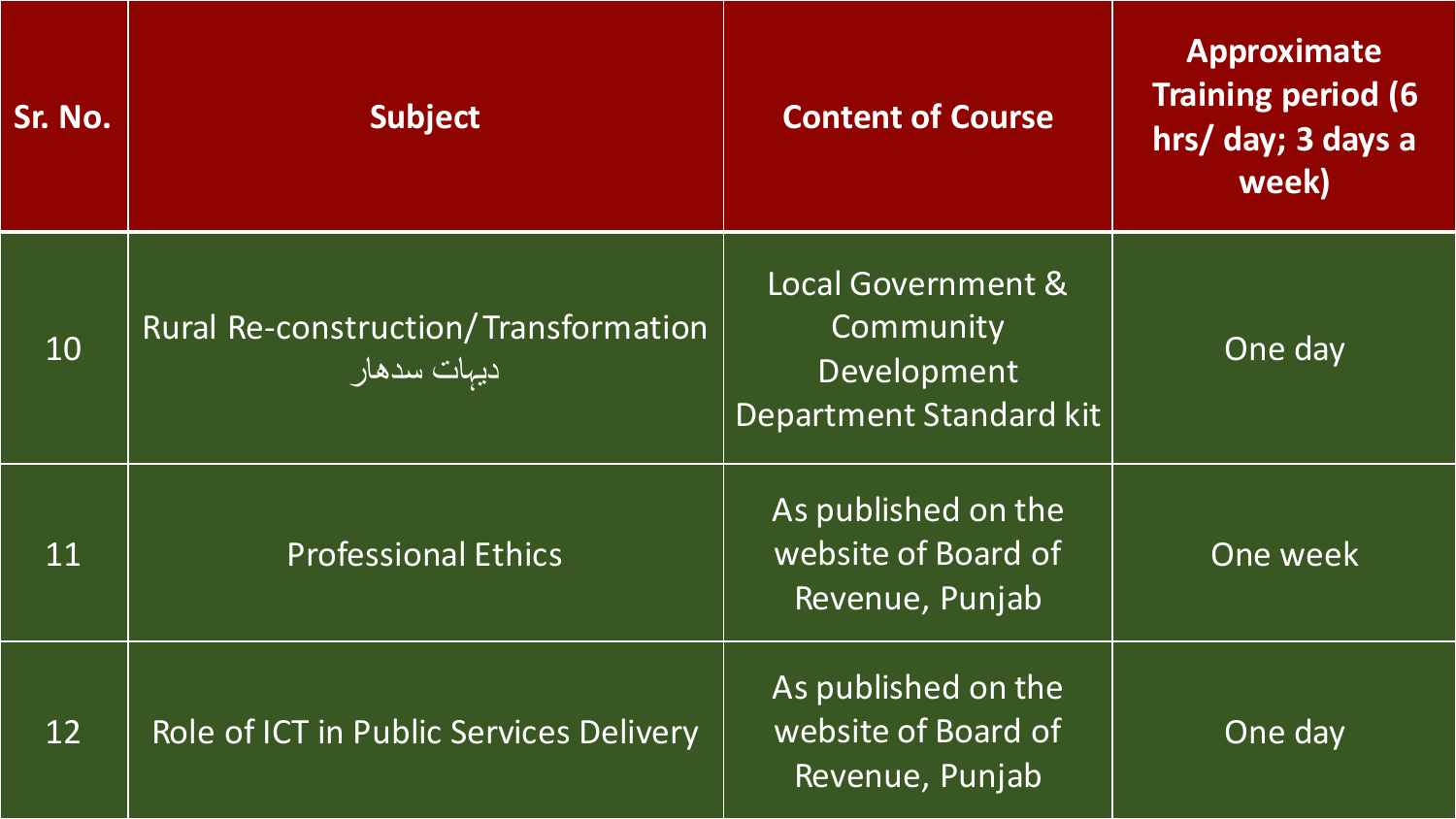| Sr. No. | <b>Subject</b>                                                                           | <b>Content of Course</b>                                         | <b>Approximate</b><br><b>Training period (6)</b><br>hrs/ day; 3 days a<br>week) |
|---------|------------------------------------------------------------------------------------------|------------------------------------------------------------------|---------------------------------------------------------------------------------|
| 13      | <b>Preparation of electoral</b><br>rolls of legislative<br>Assemblies / bodies<br>البكشن | Election<br><b>Commission of</b><br>Pakistan                     | Two days                                                                        |
| 14      | Shariat Law of<br>Inheritance & Ushr Law<br>شریعت و عشر                                  | As published on<br>the website of<br><b>Board of</b><br>Revenue, | Two days                                                                        |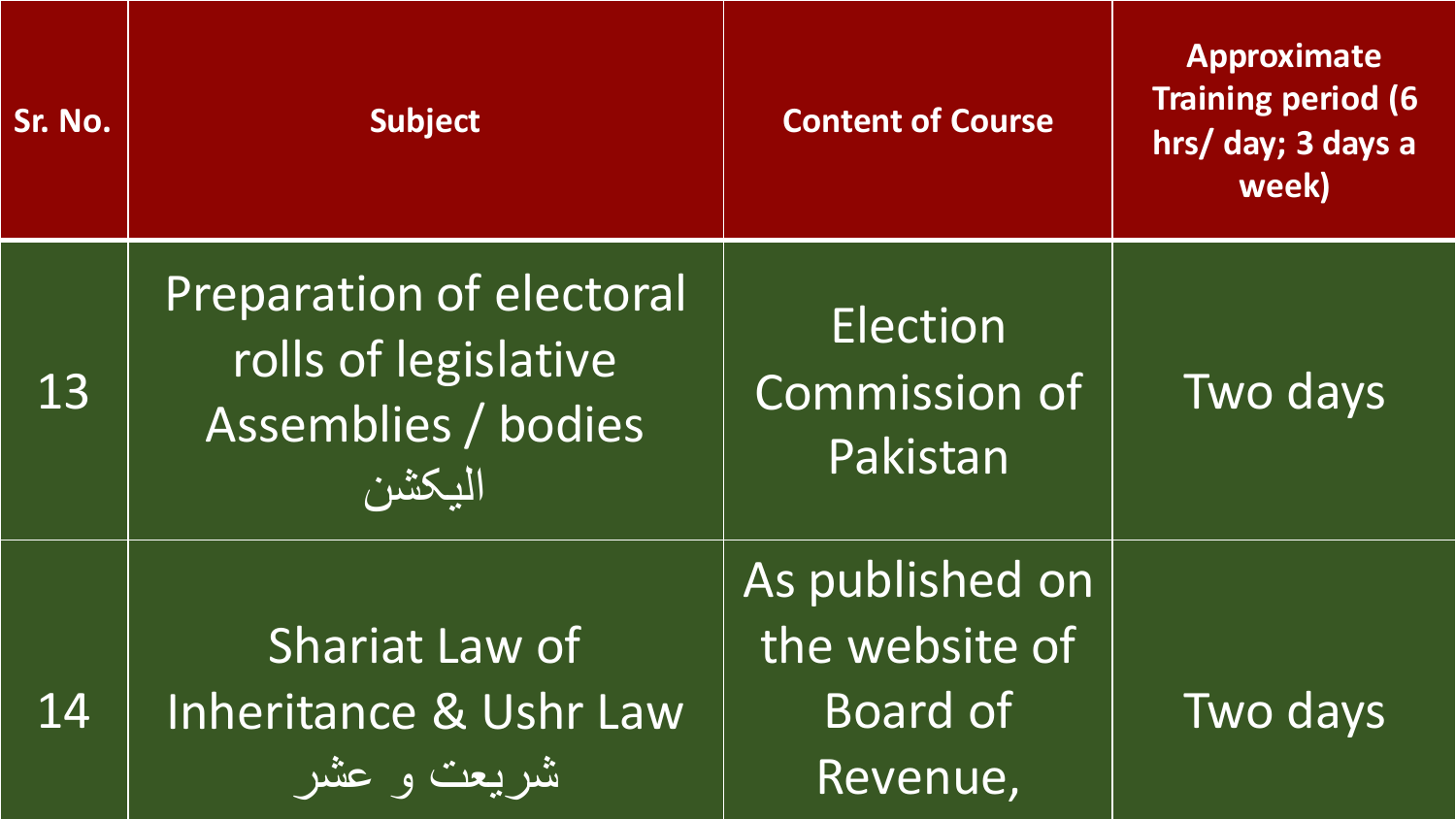| Sr. No.             | <b>Subject</b>                                                                                                                              | <b>Content of Course</b>                                                                                                                                                              | <b>Approximate</b><br><b>Training period (6</b><br>hrs/ day; 3 days a<br>week) |
|---------------------|---------------------------------------------------------------------------------------------------------------------------------------------|---------------------------------------------------------------------------------------------------------------------------------------------------------------------------------------|--------------------------------------------------------------------------------|
| PART-II (PRACTICAL) |                                                                                                                                             |                                                                                                                                                                                       |                                                                                |
| 15                  | Urdu Typing (Inpage)                                                                                                                        | Typing of a passage of 500<br>words @25 wpm                                                                                                                                           | One day                                                                        |
| 16                  | Downloading and use of Android<br>Apps from Google Play Store                                                                               | Practical demonstration on<br>given Android Apps, duly<br>issued by the Directorate of<br>Land Records for the purpose                                                                | One day                                                                        |
| 17                  | <b>Survey Work (Conventional, Total</b><br>Station, GIS based etc, besides<br>use of valuation tables),<br>including copying of the Record. | As detailed in Land Records<br>Manual and as per training<br>manual specifically designed<br>for the purpose by the<br>Directorate of Land Records,<br>and training imparted thereof. | For weeks                                                                      |